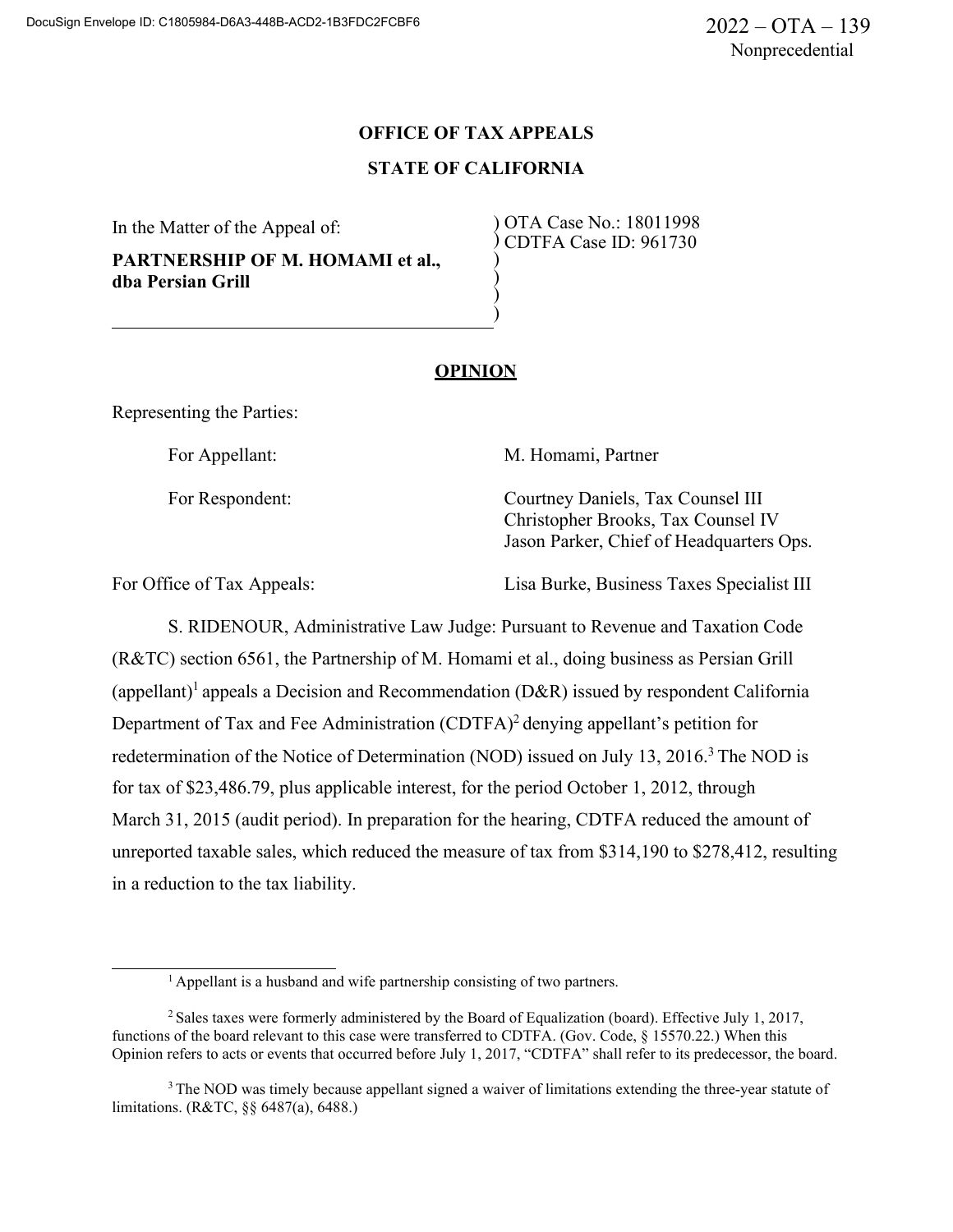Office of Tax Appeals (OTA) Administrative Law Judges Josh Aldrich, Huy "Mike" Le, and Sheriene Anne Ridenour held an oral hearing for this matter in Sacramento, California, on December 15, 2021. At the conclusion of the hearing, the record was closed, and this matter was submitted for an opinion.

## ISSUES

- 1. Whether appellant has established that a reduction to the amount of disallowed claimed exempt sales to the United States government (U.S. government) is warranted.
- 2. Whether appellant has established that a further reduction to the amount of unreported taxable sales is warranted.

### FACTUAL FINDINGS

- 1. Appellant operated Persian Grill, a restaurant serving Persian cuisine in Monterey, California from October 1, 2006, until the restaurant closed on November 30, 2014. CDTFA closed appellant's seller's permit effective March 31, 2015.
- 2. During the audit period of October 1, 2012, though March 31, 2015,<sup>4</sup> appellant reported total sales of \$294,648, and claimed exempt sales to the U.S. government of \$232,596, which resulted in reported taxable sales of \$62,052.
- 3. For audit, appellant provided its federal income tax returns (FITRs) for the 2012, 2013, and 2014 tax years, and bank statements for the period October 1, 2012, through December 31, 2014.<sup>5</sup> Appellant was initially unable to provide CDTFA with business records other than its income tax returns and bank statements because its records were

<sup>4</sup> While the audit period is from October 1, 2012, through March 31, 2015, the audit was based on information appellant provided, as discussed below. Appellant's reported total sales for fourth quarter 2014 (4Q14) was approximately less than half of the reported total sales for each of the previous quarters, which correlates with the restaurant closing its business mid-quarter on November 30, 2014. Additionally, for 1Q15, appellant reported total sales of zero, and the amount CDTFA determined was zero, which correlates with the business previously closing.

 $5$  We note that the income tax returns reported the business as a sole propertorship. Under certain circumstances, an unincorporated business jointly owned by a married couple (i.e., joint venture, co-ownership, or partnership by operation of law) may elect not to be taxed as a partnership for income tax purposes. (See Internal Revenue Code, § 761(f).) Instead of filing taxes as a partnership, the qualifying members (husband and wife) may elect to file as sole proprietors for income tax purposes. (*Ibid*.) Irrespective of federal income tax treatment, a husband-and-wife joint venture is recognized as a partnership by operation of law, and treated as a separate entity, for sales and use tax purposes. (R&TC, §§ 6005, 6015.)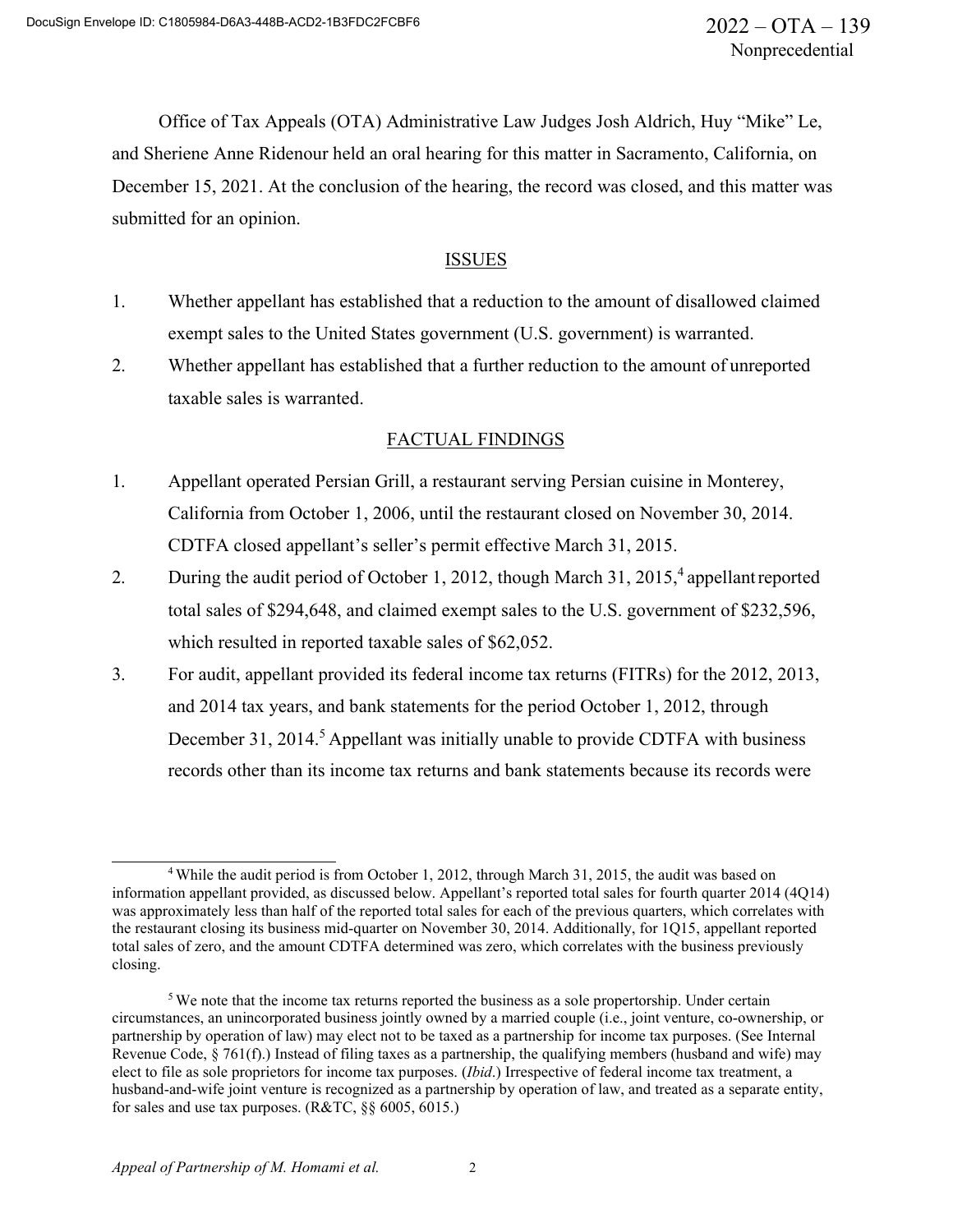stored on a network of desktop computers that it had left at the business premises together with other assets when it closed the business.

- 4. When asked for documentation to support its claimed exempt sales to the U.S. government, appellant asserted that its claimed exempt sales to the U.S. government represented sales of meals to military personnel<sup>6</sup> and that it was told by a naval officer that it did not need to collect sales tax reimbursement. CDTFA found that appellant's sales of meals to military personnel could not properly be regarded as exempt sales to the U.S. government, and therefore disallowed the claimed deductions totaling \$232,596 in their entirety.
- 5. CDTFA examined the income tax returns appellant provided and found that the gross receipts reported on appellant's FITRs exceeded the total sales reported on its sales and use tax returns (SUTRs) by \$18,935 for 2012, by \$17,877 for 2013, and by \$17,653 for 2014, with a total difference of \$54,465 for the three-year period. CDTFA then compared appellant's bank deposits for the period October 1, 2012, through December 1, 2014, with appellant's reported total sales for the same period, and found that the bank deposits exceeded the reported total sales by \$82,574.
- 6. After CDTFA completed its bank deposit analysis, appellant provided a copy of its sales summaries for the period October 1, 2012, through September 30, 2014. CDTFA compared sales of \$355,630 recorded in the sales summaries with appellant's reported total sales of \$278,506 for the same period, and computed unreported sales of \$77,124 (\$355,630 recorded - \$278,506 reported), which represented a reporting error rate of 27.692 percent (\$77,124 unreported  $\div$  \$278,506 reported). CDTFA applied the reporting error rate to appellant's reported total sales for the remainder of the audit period (October 1, 2014, through March 31, 2015), computed additional sales of \$4,470 for 4Q14, and established unreported taxable sales of \$81,594 (\$77,124 + \$4,470) for the audit period. Since the \$81,594 amount of unreported taxable sales based on the sales summaries was nearly the same as unreported taxable sales of \$82,574 computed from the bank deposit analysis, CDTFA determined that the \$81,594 amount was reasonable.

<sup>6</sup> During the hearing, appellant clarified that its sales of meals to military personnel included customers who were either in military uniform, showed military identification, or paid for their meals with United Services Automobile Association (USAA) credit cards (USAA is a business that offers services to people and family in the military).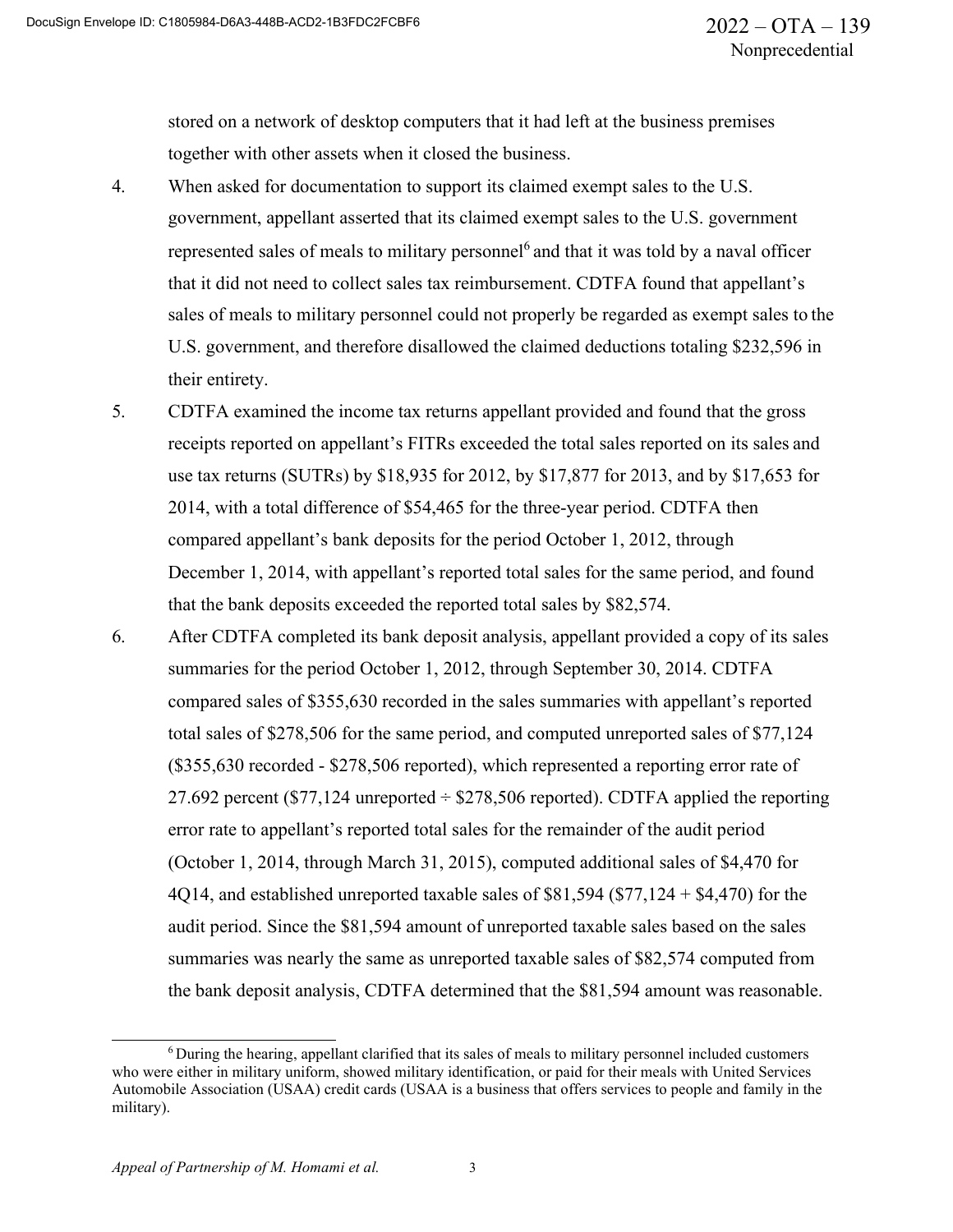- 7. On July 13, 2016, CDTFA issued appellant an NOD for \$23,486.79 in tax, plus accrued interest, based on disallowed claimed exempt sales to the U.S. government of \$232,596 and unreported taxable sales of \$81,594. Appellant timely filed a petition for redetermination disputing the NOD in its entirety. On August 24, 2017, CDTFA held an appeals conference with appellant and issued a D&R on October 5, 2017, recommending that the petition for redetermination be denied. This timely appeal to OTA followed.
- 8. On appeal, appellant provided copies of documents that it identified as its Maitre' $D^7$  cash register report<sup>8</sup> with date and time stamps. The provided cash register report lists individual sales receipt numbers and the associated selling price for the meal(s).
- 9. CDTFA performed a reaudit and compared the sales listed on the cash register report to the sales listed on the previously provided sales summaries and found that the cash register report had sales data for many sales receipt numbers that were not included in the sales summaries. As an example, for the first quarter 2013 (1Q13), the cash register report provided sales data for the sales receipts numbered 127,255 through 127,626, while the numbers from the sales summaries jumped from 127,254 on line 848 to 127,627 on line 849. That was the most significant sequence of missing sales receipts on the sales summaries provided for audit; however, CDTFA identified others. CDTFA increased the audited amount of unreported taxable sales to reflect the sales data that was not included in the sales summary for which the cash register report provided information.
- 10. In its review of the detail in the sales summaries, CDTFA noted that there were large groups of duplicated sales in the sales summaries provided for audit. As one example, for 1Q13, sales receipt numbers 126,853 through 126,888 are entered twice on the sales summary. For each sales receipt number, the amount of the sale in the original group is identical to the amount of the sale in the duplicate group. This same type of duplication occurs frequently in the sales summaries for 1Q13 and 2Q13. The duplicated sales total

<sup>7</sup> Maitre'D is a brand of point-of-sale software frequently used by restaurants.

<sup>&</sup>lt;sup>8</sup> Appellant describes the sales summaries provided during the audit as a "raw cash register report [from the] Mater'D [sic] 2005 point of sale [records]." Accordingly, appellant has identified each set of records as a cash register report from the point-of-sale system. During the hearing, appellant explained that each month it created QuickBook files with the Maitre'D information, and that it was subsequently able to recover the QuickBook files. To distinguish between the documents, we will refer to the material provided during the audit as sales summaries and to the document provided on appeal as a cash register report.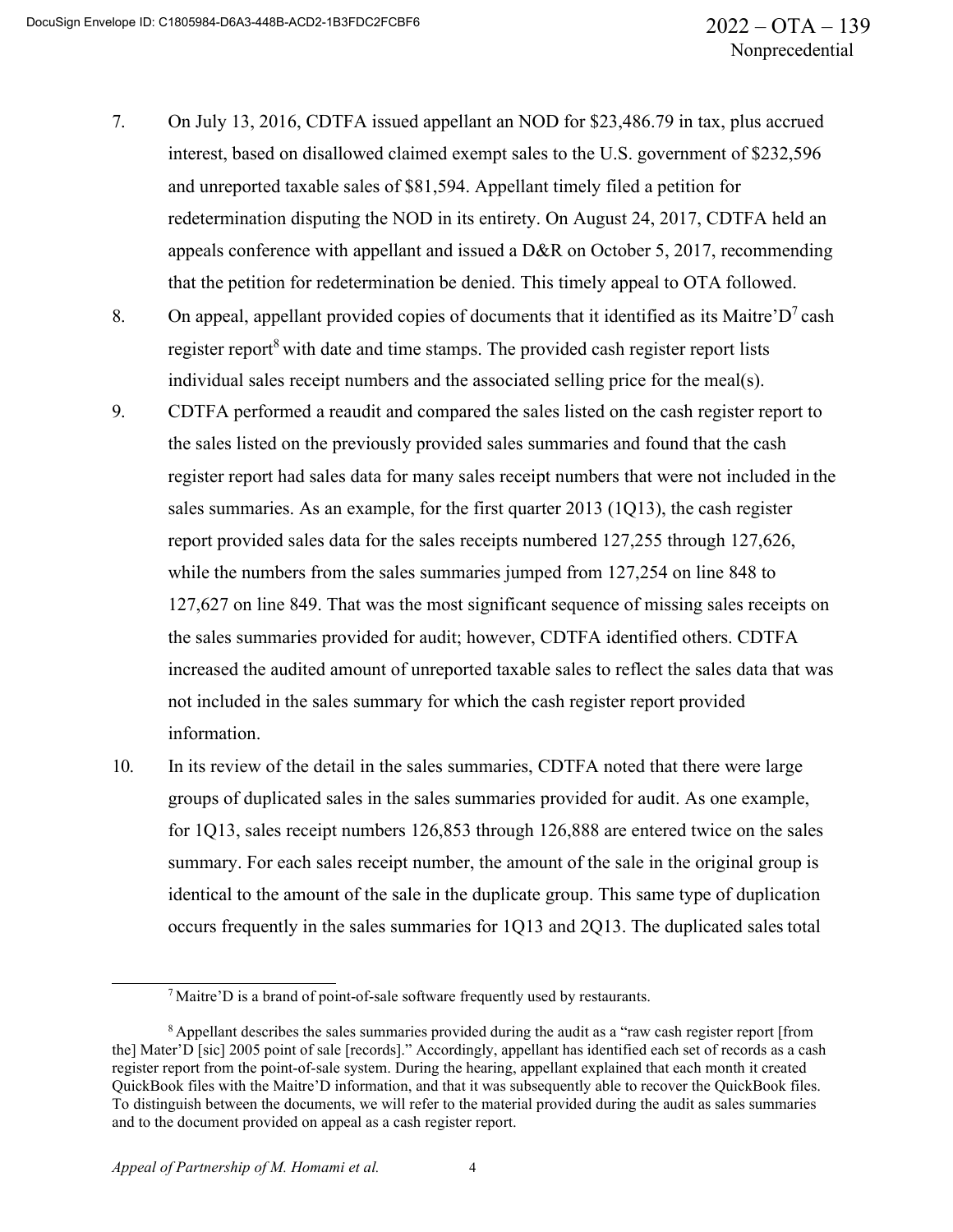\$16,892 and \$37,803, for 1Q13 and 2Q13, respectively. For the remaining quarters of the audit, there are no significant duplications. CDTFA reduced the audited amount of unreported taxable sales for the duplicate sales it identified in the sales summaries.

- 11. For the period October 1, 2012, through September 30, 2014, <sup>9</sup>CDTFA computed a revised recorded taxable sales of \$321,666.
- 12. CDTFA used the revised data to compute unreported taxable sales of \$43,160 (\$321,666 revised recorded - \$278,506 reported). CDTFA then computed a percentage of error of 15.497 percent (\$43,160 revised unreported  $\div$  \$278,506 reported), which it applied to reported taxable sales of \$16,141 for 4Q14 to compute unreported taxable sales of \$2,501. CDTFA also computed estimated sales of \$157 for sales receipt numbers for which the sales data was not provided in either the sales summaries or the cash register report. Thus, CDTFA computed unreported taxable sales of  $$45,819$  ( $$43,160 + $2,501$  $+ $157$ ),<sup>10</sup> which represented a reduction of \$35,775 (\$81,594 - \$45,819) in audited unreported taxable sales.
- 13. Based on the results of the reaudit, on August 19, 2021, CDTFA submitted a written statement conceding to reduce the measure of tax for the audit period by \$35,778, from \$314,190 to \$278,412.<sup>11</sup>

#### **DISCUSSION**

# Issue 1: Whether appellant has established that a reduction to the amount of disallowed claimed exempt sales to the U.S. government is warranted.

California imposes a sales tax on a retailer's retail sales in this state of tangible personal property, measured by the retailer's gross receipts, unless the sale is specifically exempt or excluded from taxation by statute. (R&TC, § 6051.) All of a retailer's gross receipts are presumed subject to tax, unless the retailer can prove otherwise. (R&TC, § 6091.) Although gross receipts from the sale of "food products" are generally exempt, sales of hot food and sales of food served in a restaurant are subject to tax. (R&TC,  $\S$  6359(a), (d)(1), (d)(2), and (d)(7).) A

<sup>&</sup>lt;sup>9</sup> Appellant provided sales summaries and the cash register report for the period October 1, 2012, through September 30, 2014, only.

 $10$  We compute \$45,818; we have not reconciled the \$1 de minimis difference.

 $11$  The overall reduction in the measure is \$35,778. We have not reconciled the \$3 de minimis difference between that amount and the \$35,775 difference in unreported taxable sales. Since the overall discrepancy is in appellant's favor, it will not be discussed further.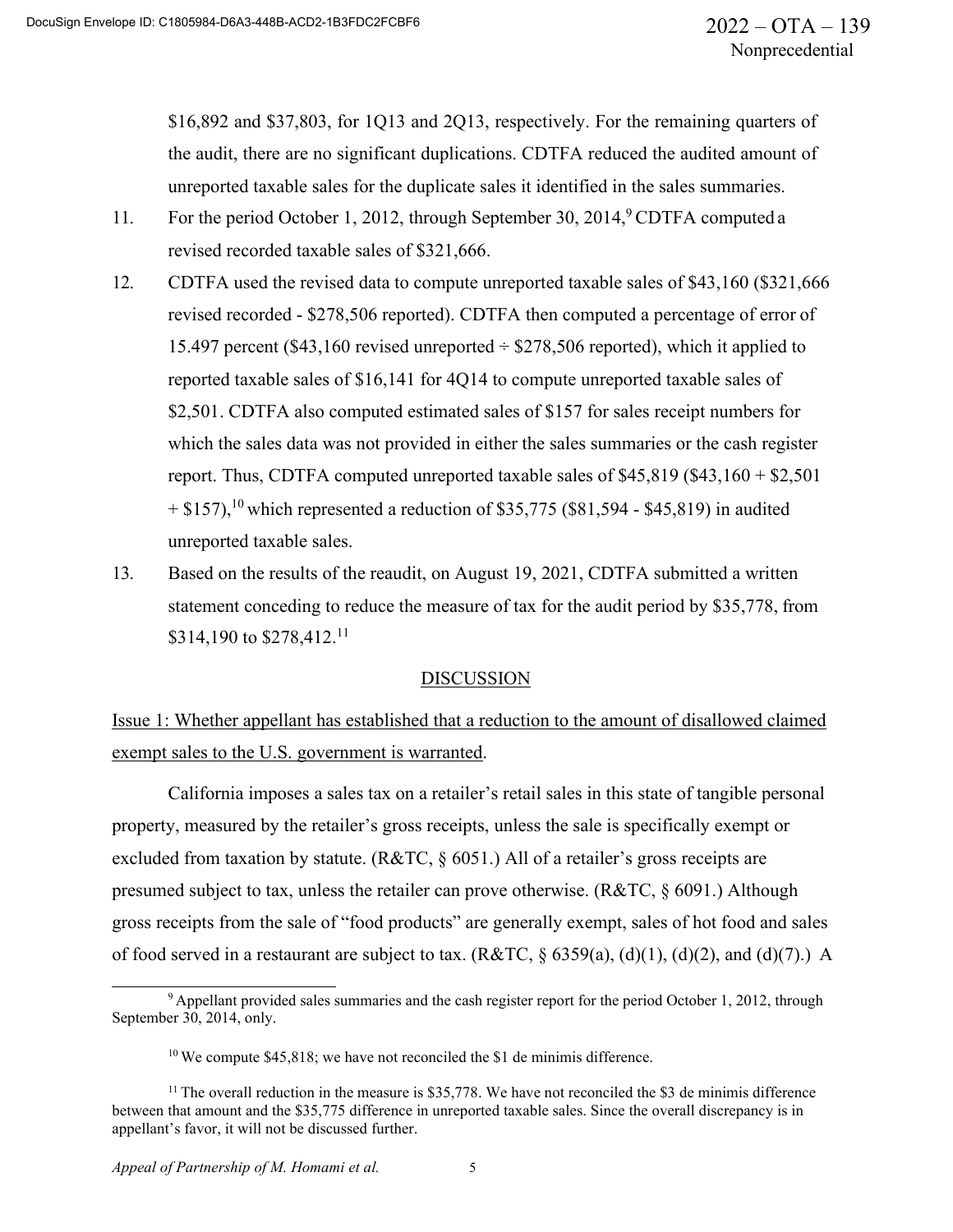taxpayer seeking an exemption or exclusion bears the burden of proving by credible evidence that the statutory requirements have been satisfied. (*Appeal of Thomas Conglomerate*, 2021- OTA-030P.) The applicable burden of proof is by a preponderance of the evidence. (*Ibid*.)

Likewise, sales to the United States or its unincorporated agencies and instrumentalities are generally exempt. (R&TC, § 6381; Cal. Code Regs., tit. 18, § 1614(a).) However, "[t]ax applies to *sales to persons* in the armed services of the United States, notwithstanding the circumstance that the merchandise may be billed through any army or air force exchange service, navy exchange, coast guard exchange, or similar organization." (Cal. Code Regs., tit. 18, § 1614(b), italics added.)

The sales tax is imposed upon retailers for the privilege of selling tangible personal property at retail in this state ( $R&TC, \S$  6051), although the retailer may collect sales tax reimbursement from the purchaser if the contract of sale so provides. (Civ. Code, § 1656.1(a).) In other words, while a taxpayer may collect tax reimbursement from its customers, there is no requirement that they do so, and failure to collect reimbursement is not a basis for relief from the tax. (See *Pacific Coast Engineering Co. v. State* (1952) 111 Cal.App.2d 31, 34.)

Here, appellant deducted sales of \$232,596 from its reported total sales of \$294,648, claiming that approximately 79 percent of its reported total sales were exempt sales to the U.S. government. There is no dispute that appellant did not have a contract with the U.S. government to sell food to the government or to any of its agencies or instrumentalities.<sup>12</sup>

Appellant maintains that it opened the restaurant near the Naval Postgraduate Academy with the goal of providing authentic Persian food to residents of Monterey and to active duty military personnel learning the Farsi language. Appellant asserts that it believed that its sales to active duty military personnel represented exempt sales to the U.S. government because: 1) it provided a service to the military by operating a restaurant where service personnel could learn Farsi and learn about the Persian culture; 2) it operated the only ethnic Persian restaurant close to the base; 3) it employed a Chief Master Language Instructor from the Defense Language Institute to work five hours per day, and therefore, it believed that it was monitored by active

<sup>&</sup>lt;sup>12</sup> During the hearing, appellant stated that it believed the agreement was "just one sided" since the government was not obligated to do anything, which is why appellant "procrastinated and didn't get the agreement" and the two or three times it tried to get an agreement proved very difficult.

Regardless of its rationale or number of attempts, appellant admits it did not obtain a contract with the U.S. government to sell food to the government or to any of its agencies or instrumentalities.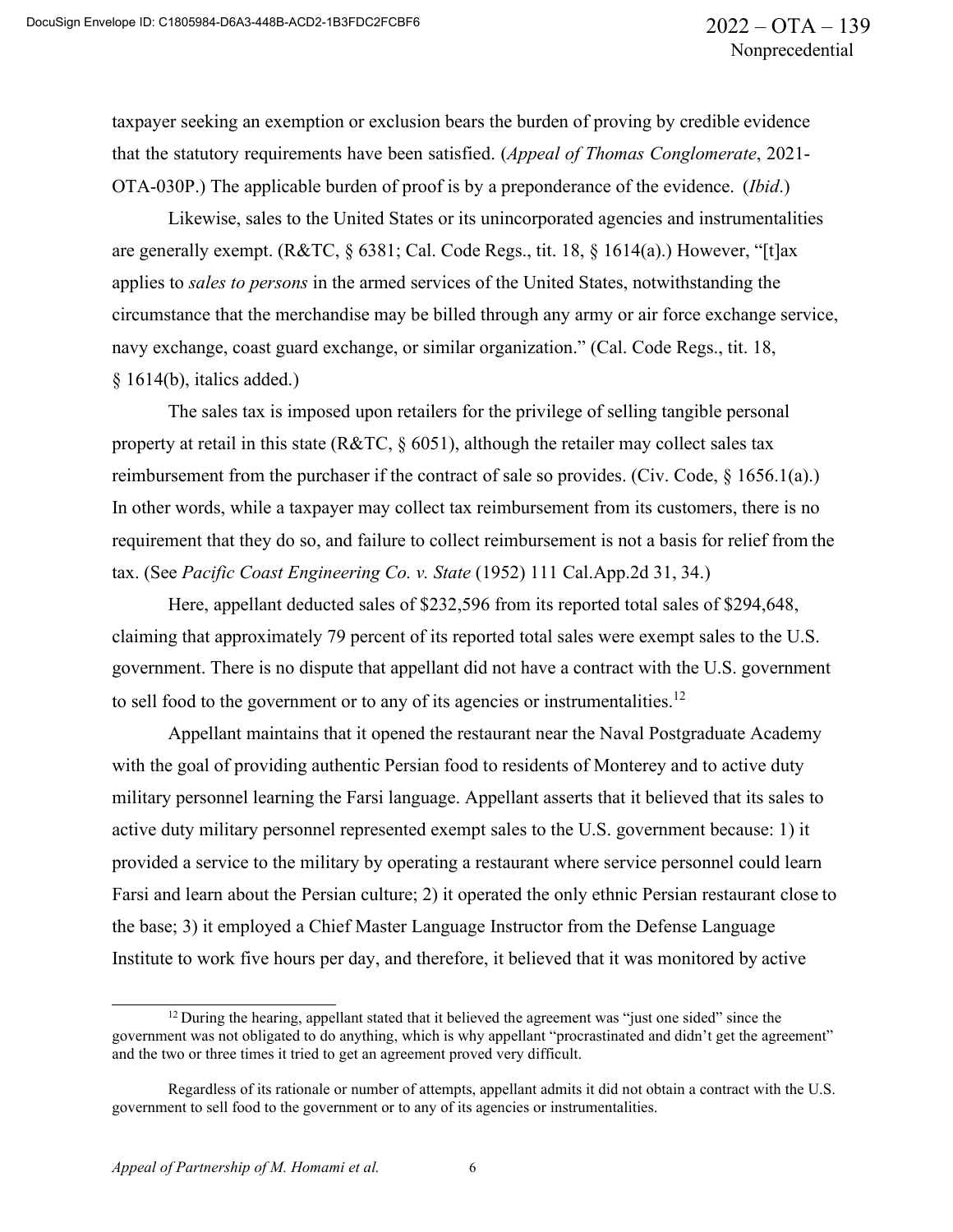military personnel on a daily basis; and 4) customers used credit cards with the United Services Automobile Association (USAA) emblem. Appellant contends that its patriotism prompted the offering of language and cultural immersion to, as well as not collecting tax reimbursement from, servicepersons. Appellant also contends that its records prove that it did not collect tax reimbursement from servicepersons.

As stated above, tax applies to sales to persons in the armed services of the United States. Appellant's intention to assist military personnel in their knowledge of Farsi and Persian culture is noble; however, it does not qualify appellant's sales as exempt sales to the U.S. government under R&TC section 6381. While appellant's restaurant was located in close proximity to the Naval Postgraduate Academy, and it employed an active duty serviceperson, those conditions do not change the fact that appellant's customers were individuals. As to the fact that some of the military personnel paid for food using USAA credit cards, we note that USAA is not a government agency but is a business offering services to people in the military and their families. Thus, appellant's customers electing to pay for their meals with a USAA credit card does not change the fact that appellant was selling food to individuals, and not to the U.S. government.

Regarding appellant's assertion that it did not collect tax from servicepersons, we note that each retailer in California is liable for sales tax on its retail sales unless the sale is specifically exempt or excluded from taxation by statute. ( $R&TC, \S$  6051.) A retailer has the option to collect sales tax reimbursement from the customer but is not required to do so. However, failure to collect reimbursement is not a basis for relief from the tax. (See *Pacific Coast Engineering Co. v. State*, *supra*, 111 Cal.App.2d at. p. 34.) As discussed above, we find that appellant's sales to servicepersons fail to meet the requirements for exemption set forth in statute. (R&TC, §§ 6051, 6381; Cal. Code Regs., tit. 18, § 1614 (a).) Thus, appellant's contention that it did not collect tax reimbursement from servicepersons, regardless of its possible veracity, is not a basis for adjustment.

In the absence of any evidence showing that an exemption applied to appellant's sales, we find that no adjustment is warranted.

# Issue 2: Whether appellant has established that further reduction to the amount of unreported taxable sales is warranted.

If CDTFA is not satisfied with the amount of tax reported by the taxpayer, or in the case of a failure to file a return, CDTFA may determine the amount required to be paid on the basis of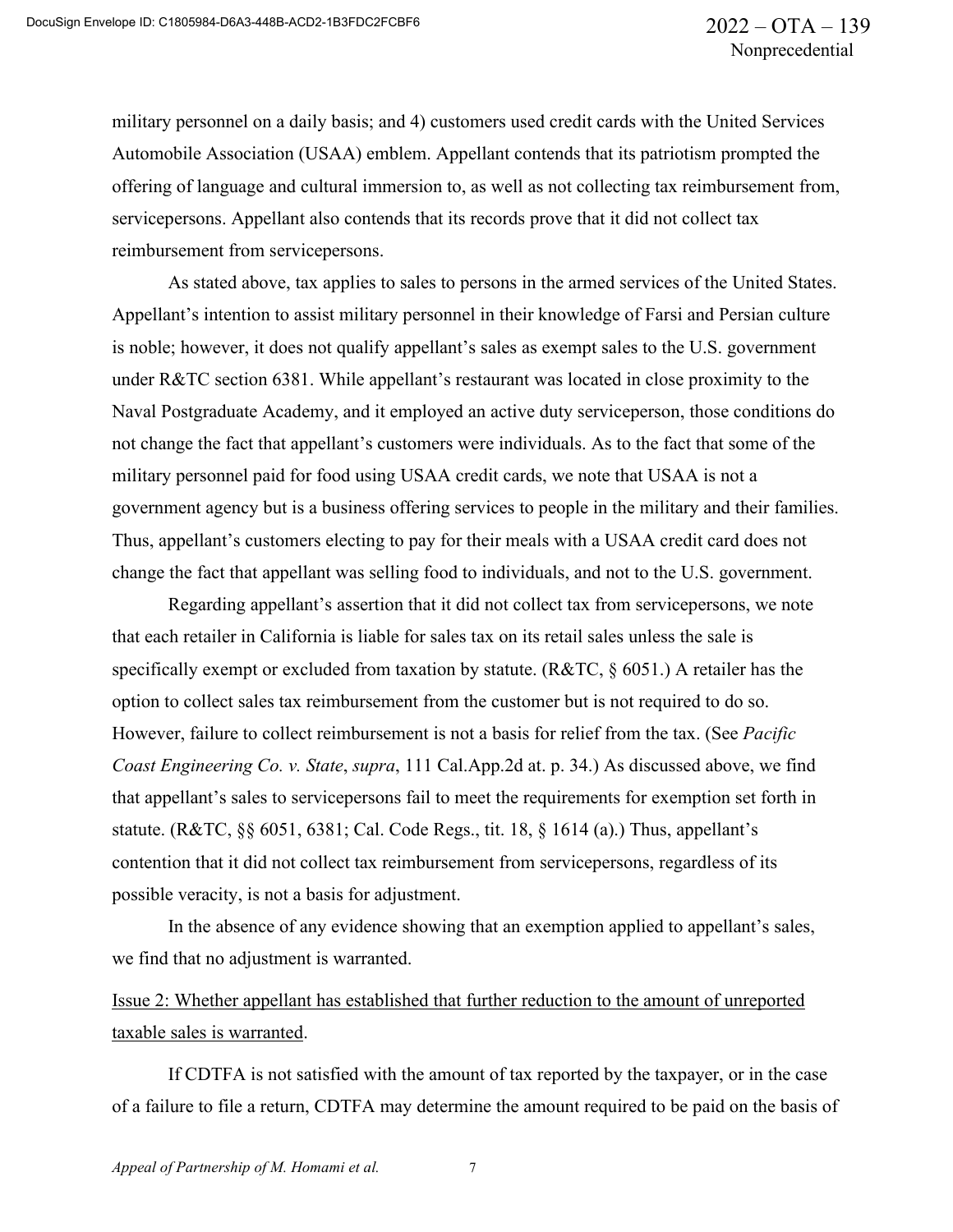any information which is in its possession or may come into its possession. (R&TC, §§ 6481, 6511; *Appeal of Amaya*, 2021-OTA-328P; see also *Riley B's, Inc. v. State Bd. of Equalization*  (1976) 61 Cal.App.3d 610, 614-615.) It is the taxpayer's responsibility to maintain and make available for examination on request all records necessary to determine the correct tax liability, including bills, receipts, invoices, or other documents of original entry supporting the entries in the books of account. (R&TC, §§ 7053, 7054; Cal. Code Regs., tit. 18, § 1698(b)(1).) In the case of an appeal, CDTFA has a minimal, initial burden of showing that its determination was reasonable and rational. (*Appeal of Talavera*, 2020-OTA-022P.) Once CDTFA has met its initial burden, the burden of proof shifts to the taxpayer to establish that a result differing from CDTFA's determination is warranted. (*Riley B's, Inc. v. State Bd. of Equalization*, *supra*, at p. 616.) Unsupported assertions are not sufficient to satisfy a taxpayer's burden of proof. (See *ibid*; *Appeal of Amaya*, *supra*.)

Here, appellant failed to provide any source documents, such as guest checks, to support the amounts of its reported sales. Using the limited records provided for examination, CDTFA found that both the gross receipts reported on appellant's FITRs and appellant's bank deposits exceeded the amount of total sales reported on its SUTRs. Thus, it was reasonable for CDTFA to question the accuracy of appellant's reported total sales. Subsequently, appellant provided CDTFA with sales summaries for the period October 1, 2012, through September 30, 2014, to support its reported sales amounts during the audit period of October 1, 2012, through March 31, 2015. When CDTFA found that the sales recorded in appellant's sales summaries also exceeded its reported amounts, CDTFA established unreported taxable sales of \$81,594 based on the difference between the recorded and reported total sales. Thereafter, appellant provided a cash register report on appeal, and CDTFA utilized that document to establish the missing sales records in the audit. CDTFA also reduced the audited amount for duplicate sales found in the sales summaries. Thus, to establish audited taxable sales, CDTFA relied solely on appellant's records.

Given that CDTFA relied on the sales amounts shown in appellant's own records, we find that CDTFA has met its burden of showing that its determination was reasonable and rational. Therefore, the burden shifts to appellant to provide evidence from which a more accurate determination may be made.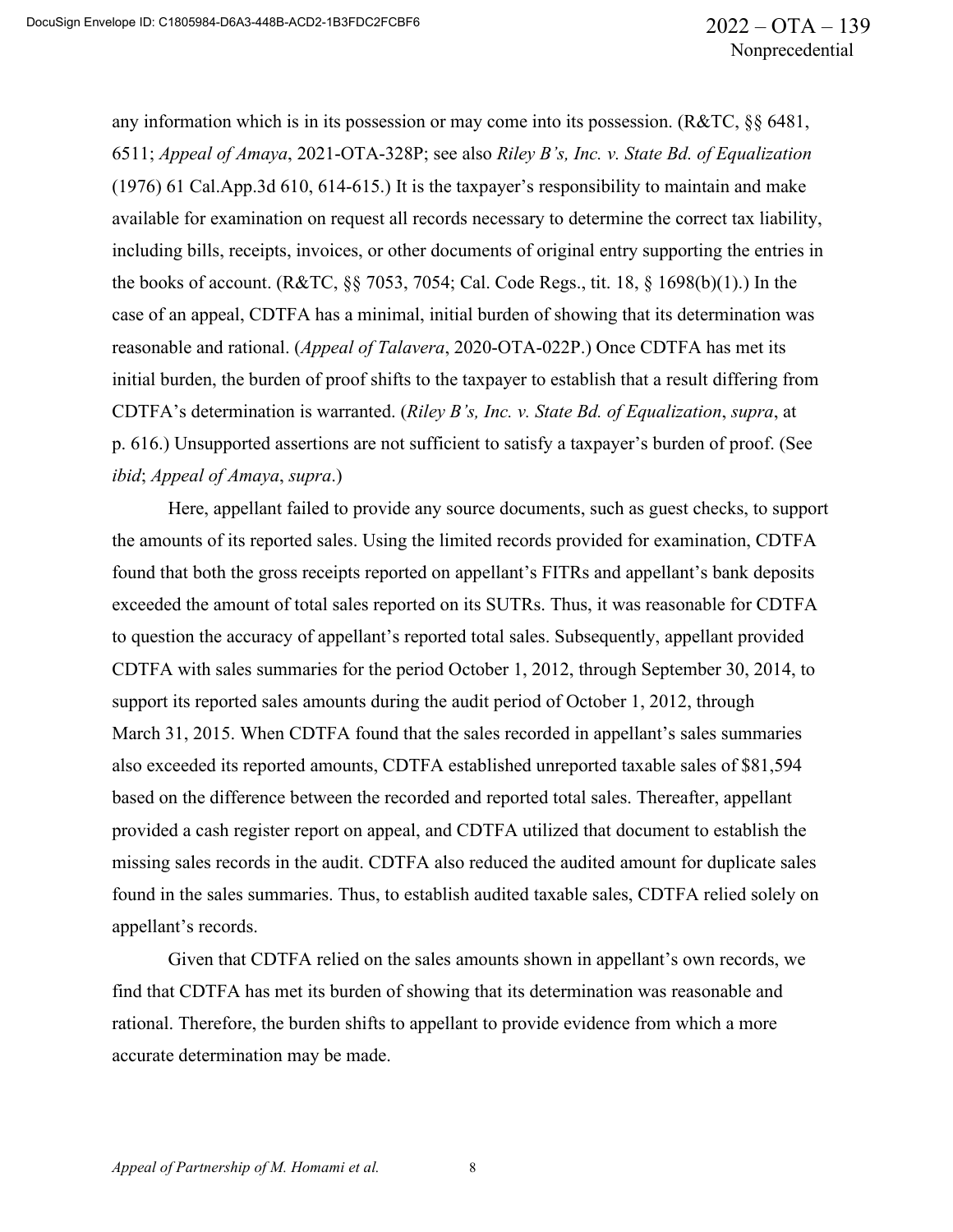Regarding the accuracy of the cash register report that appellant provided on appeal, appellant claims that its recorded sales are overstated because there are duplicate entries resulting from servers' errors in creating multiple tickets for each customer at a table to pay separately. During the hearing, appellant explained that its servers did not know how to split a check, so the servers would instead close the original table ticket as cash (without collecting cash on the ticket), attempt to open a new table ticket for each separate ticket at the table without taking the duplicates to the kitchen, give the restaurant owners the tickets, and the owners reconciled the tickets daily in binders which have subsequently been destroyed. Appellant also explained that while a ticket could be closed, it could not be deleted or modified, and that there "is no way [one] can find the duplicate<sup>[s]"</sup> since the servers "put every individual in another table" and the "timestamp and sequence number is different" since in the interim other customers had put in food orders.

In support of its contentions, appellant states that the cash register report lists receipt number 126,266, which shows an October 27, 2012 transaction with a 21:08:29 timestamp for 5 customers, a total sale of \$0, a "Service" of \$102.91, a payment method of cash, and an "Amount" of \$0. Appellant contends that while receipt number 126,266 closed at \$102.91, the servers later opened a new ticket for one, two, or maybe all five customers, and that the new ticket(s) would be down on the list with another timestamp. However, appellant was unable to indicate where the split checks were listed on the cash register report, and when asked to explain why there were no additional transactions listed after 21:08:29 on October 27, 2012, appellant responded that it depended on when the server closed the ticket. We have reviewed the cash register report and sales summaries and are unable to locate the possible duplicate transactions for receipt number 126,266.

Rather, in our review of the sales summaries and cash register report, we found that there was an entry for the full amount of the sale when a sales ticket had been split. The sales receipt number was entered again, with a "0" under the sale amount and a separate number under "Payment."<sup>13</sup> We found no entries for which a total amount was entered as a sale and then

<sup>&</sup>lt;sup>13</sup> As an example, the sales summaries list sales receipt number 126,875 which shows a January 14, 2013 transaction for "4" customers, and a total sale of \$66 (payment method denoted as Visa). Then, immediately after, the same sales receipt number is entered three more times, with a date of "1/0/00", "0" customers, and "0" as the sale amount. On each of the four lines with that sales receipt number, there are entries under "total, tax, and tip"of \$19, \$20, \$18, and \$17 (each having a Visa payment method), for a total of \$74. Thus, the total paid for the saleof \$66 was \$74, including tax and tip.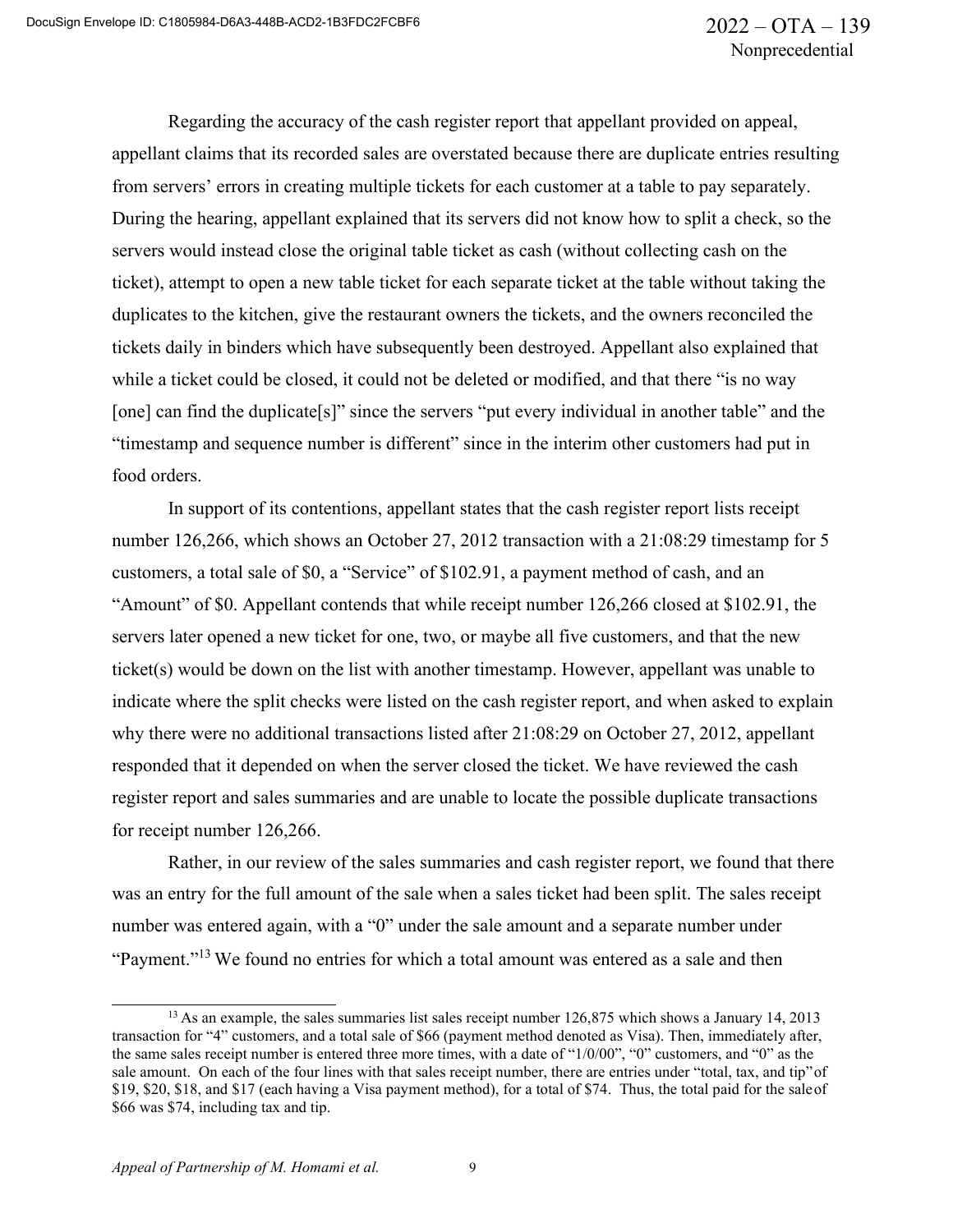separate receipt numbers were used to bill each customer at the table, resulting in a duplicate billing for the same transaction. We find that appellant has not demonstrated that its recorded sales are overstated due to duplicate entries resulting from servers' errors in creating multiple tickets for each customer at a table to pay separately.

In the absence of guest checks, or other source documents, we find that appellant's sales summaries, along with the cash register report provided on appeal, represent the best available evidence of appellant's sales. CDTFA made all adjustments that are supported by the cash register report, and we find that no further adjustment is warranted.

Regarding the discrepancy between the gross receipts reported on appellant's federal FITRs and its reported total sales, appellant claims that it made an error in using its QuickBooks software that resulted in gross receipts for an additional month being included with its gross receipts for 12 months each year, such that the gross receipts reported on its FITRs were overstated. Regarding the discrepancy between its bank deposits and its reported total sales, appellant claims that it deposited personal funds into its business bank account in order to pay its home mortgage from the business bank account. Appellant asserts that all cash deposits shown in its bank statements represent deposits of personal funds because any cash related to sales was used to pay servers' tips at the end of each day, or, alternatively, it was used as petty cash. However, we note that neither appellant's reported sales for income tax purposes nor its bank deposits were utilized in establishing the audited amounts; rather, CDTFA used the information listed on the sales summaries and cash register report appellant provided. Therefore, these arguments do not impact our analysis.

Appellant claims that a car accident in 2012 and cancer treatment in 2017 have resulted in severe financial hardship that leaves it unable to pay the liability. However, there is no legal authority permitting us to consider the personal circumstances and financial hardship of appellant, nor appellant's owners, in deciding this appeal.<sup>14</sup>

<sup>&</sup>lt;sup>14</sup> Appellant may wish to contact CDTFA to discuss an offer-in-compromise or installment payment arrangements.